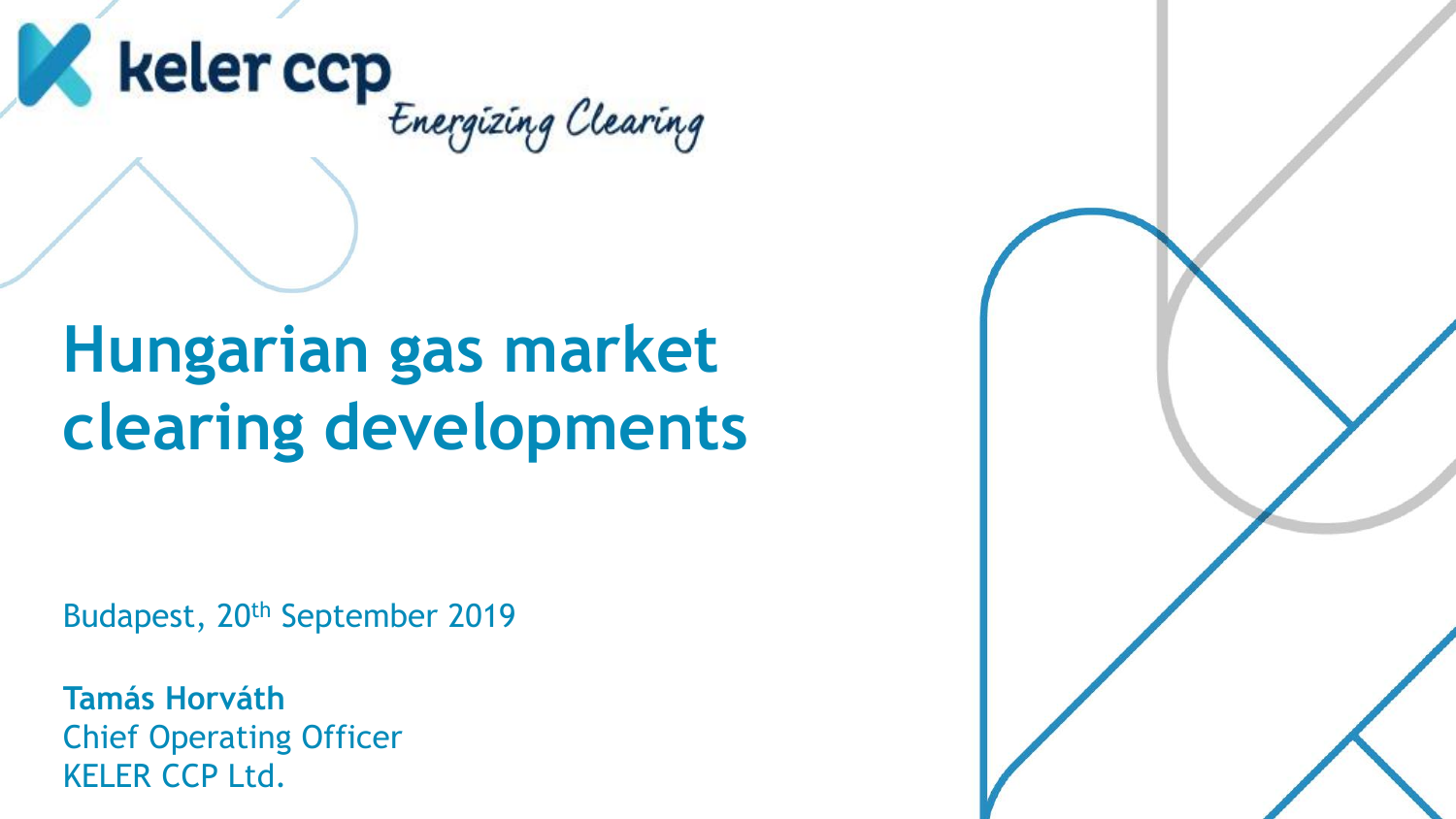

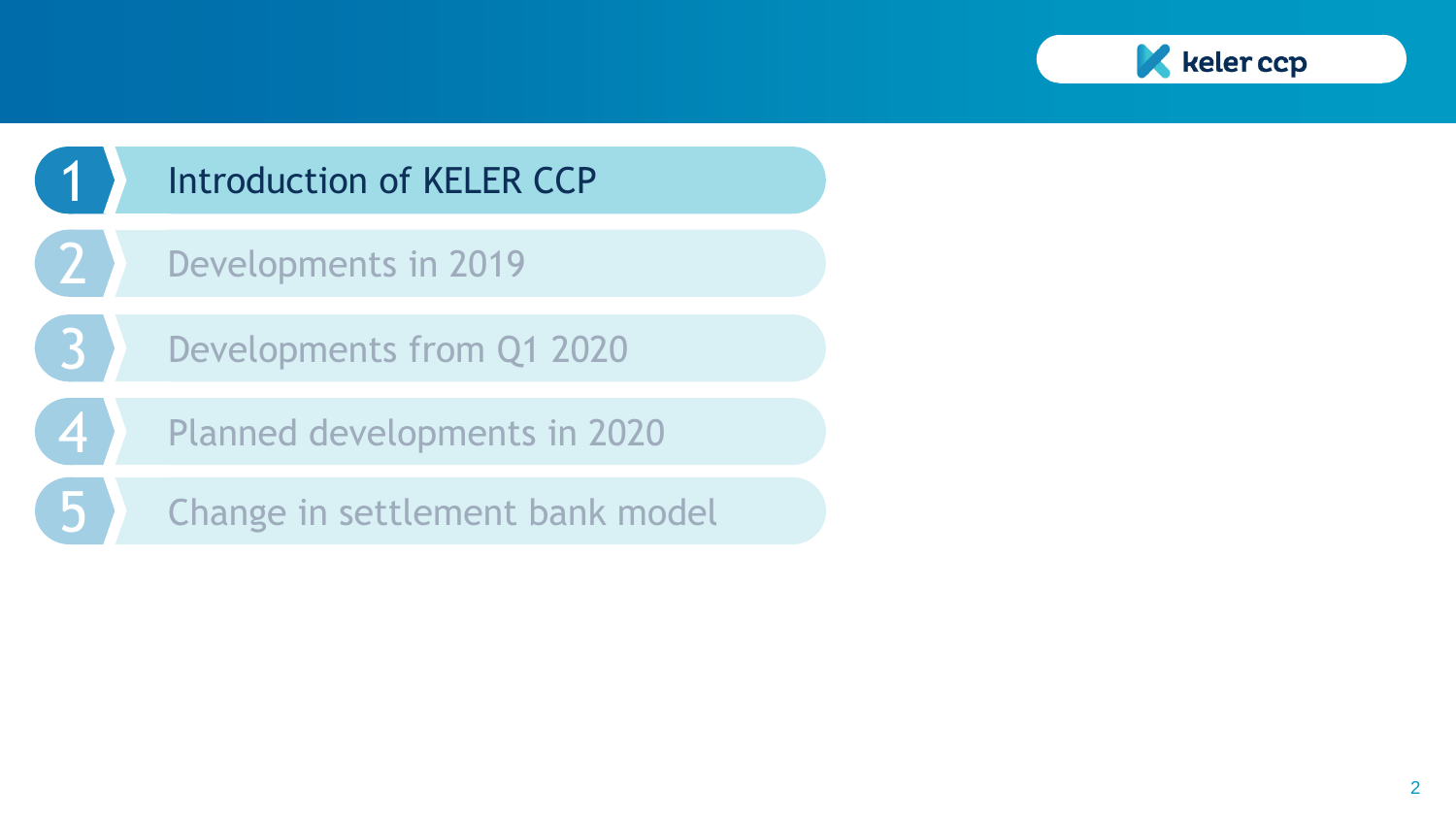## KELER CCP's actual presence





**45 Hungarian clients**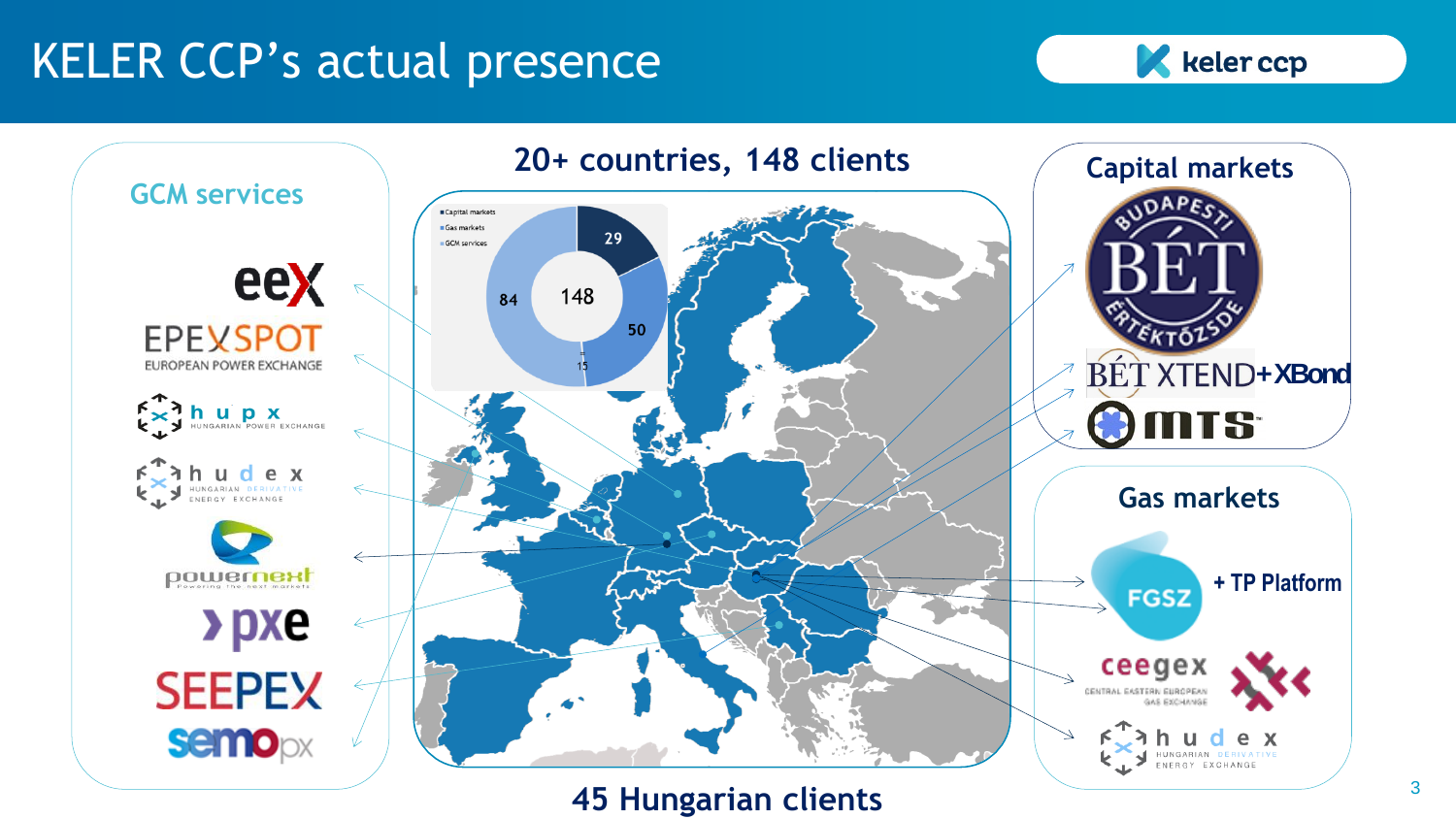

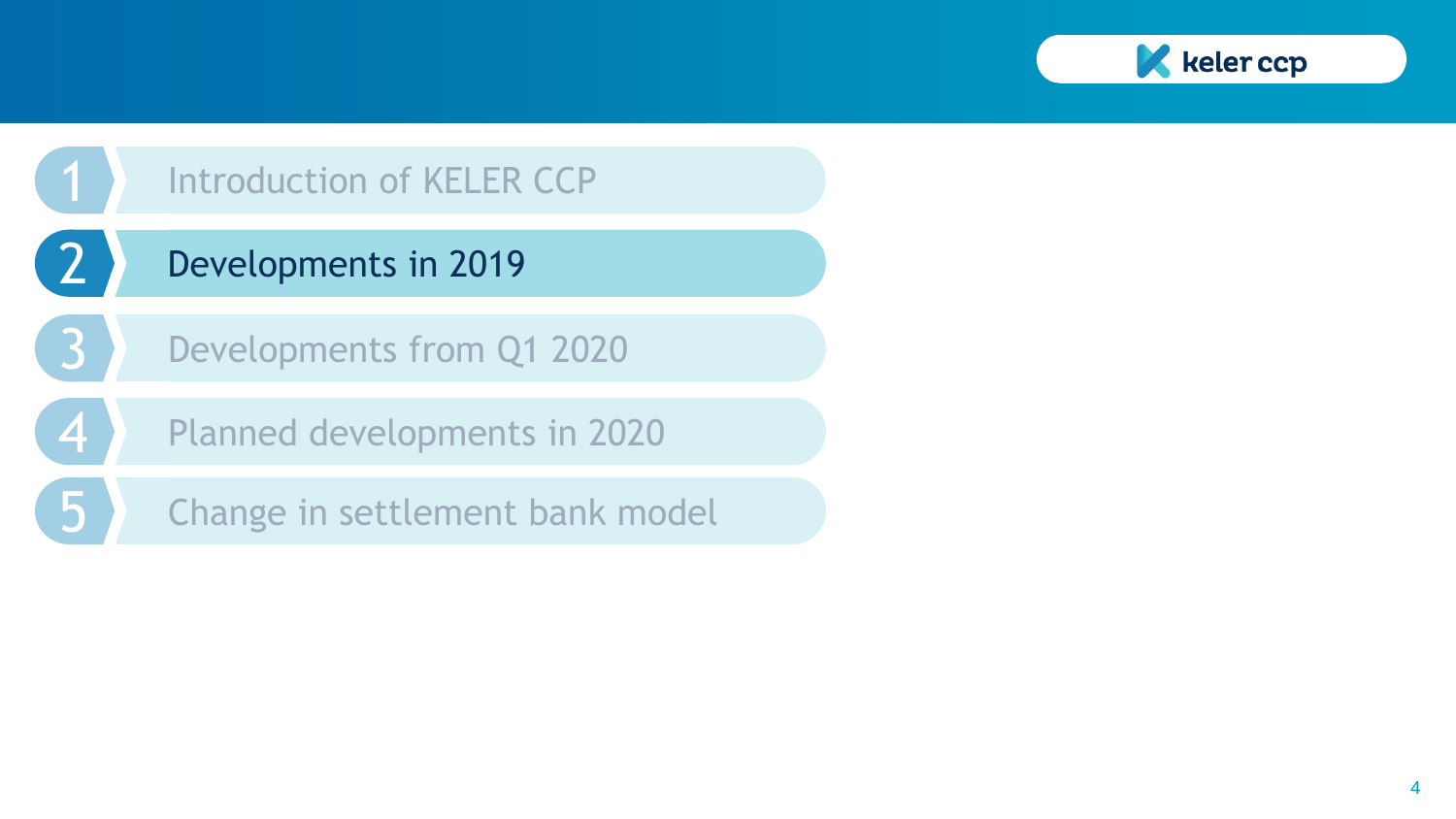

#### Extended tradability of CEEGEX spot products

- $\checkmark$  DA product available on every weekday
- $\checkmark$  Weekend, Saturday, Sunday and Holiday products available two working days before delivery

## Impacts on financial settlement and limit calculation

- $\checkmark$  Financial settlement takes place on the first delivery day of the contract or later
- $\checkmark$  Non-settled trades modify the available financial limit until the settlement takes place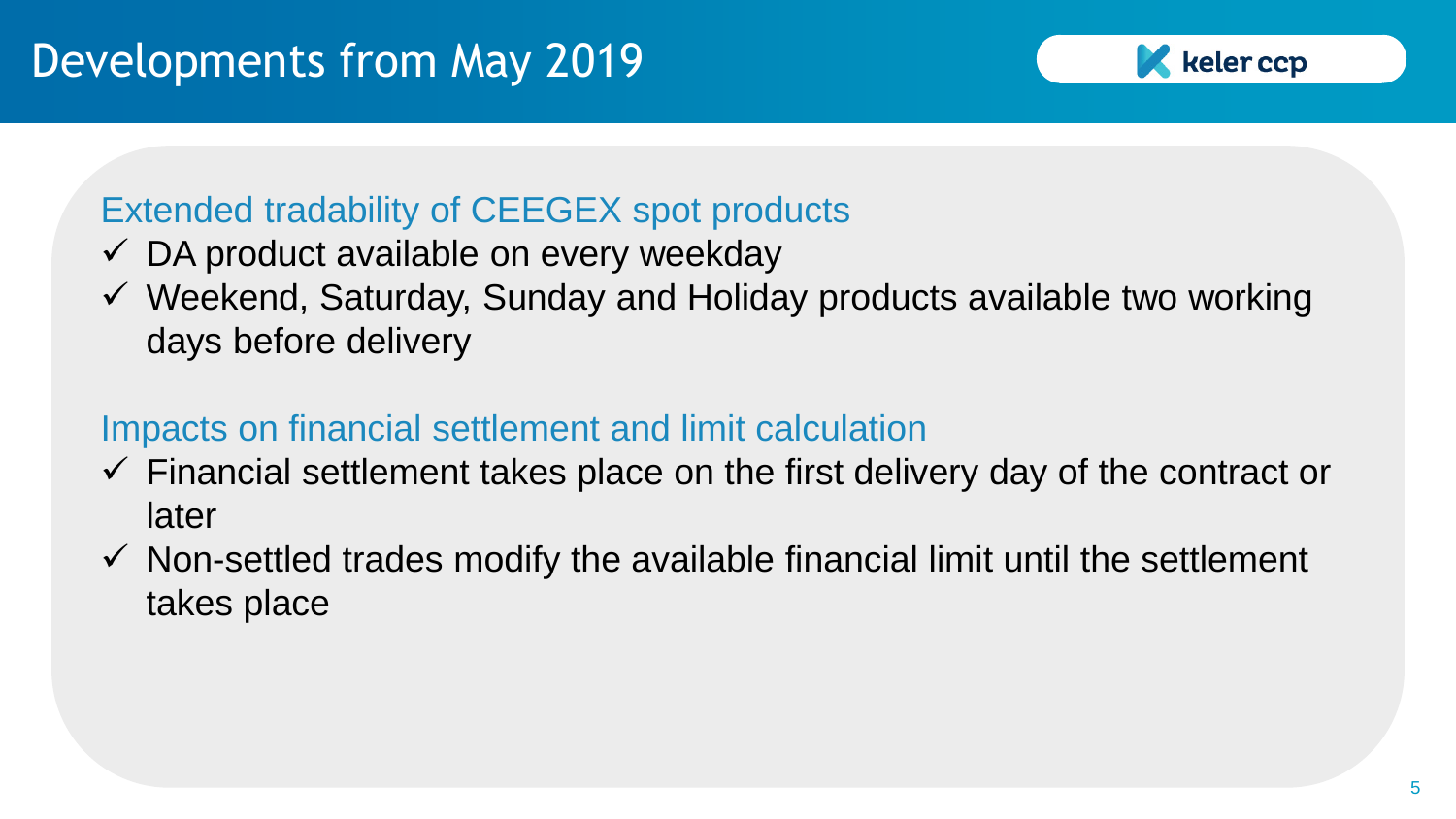## Developments from Q4 2019



#### New products on the HUDEX Gas market

 $\checkmark$  3 Months

## $\sqrt{4}$  Quarters

- new 3 Seasons
- new 2 Calendar Years
- new Balance of Month

## Technical development for more flexible product implementation

- $\checkmark$  new attributes for trade transfer
- $\checkmark$  more efficient trade processing
- $\checkmark$  expansion of automatic checkpoints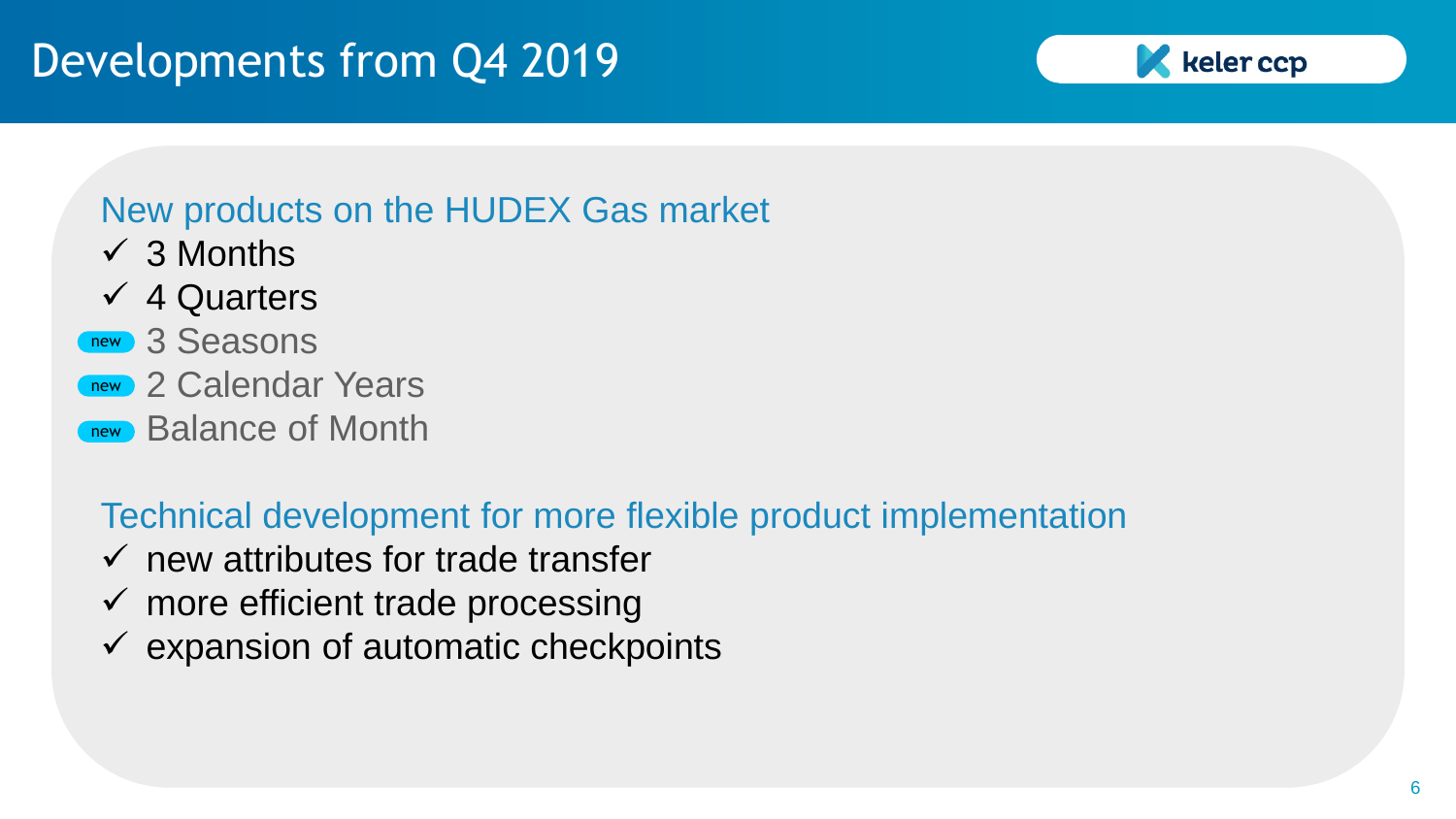## Developments from Q4 2019



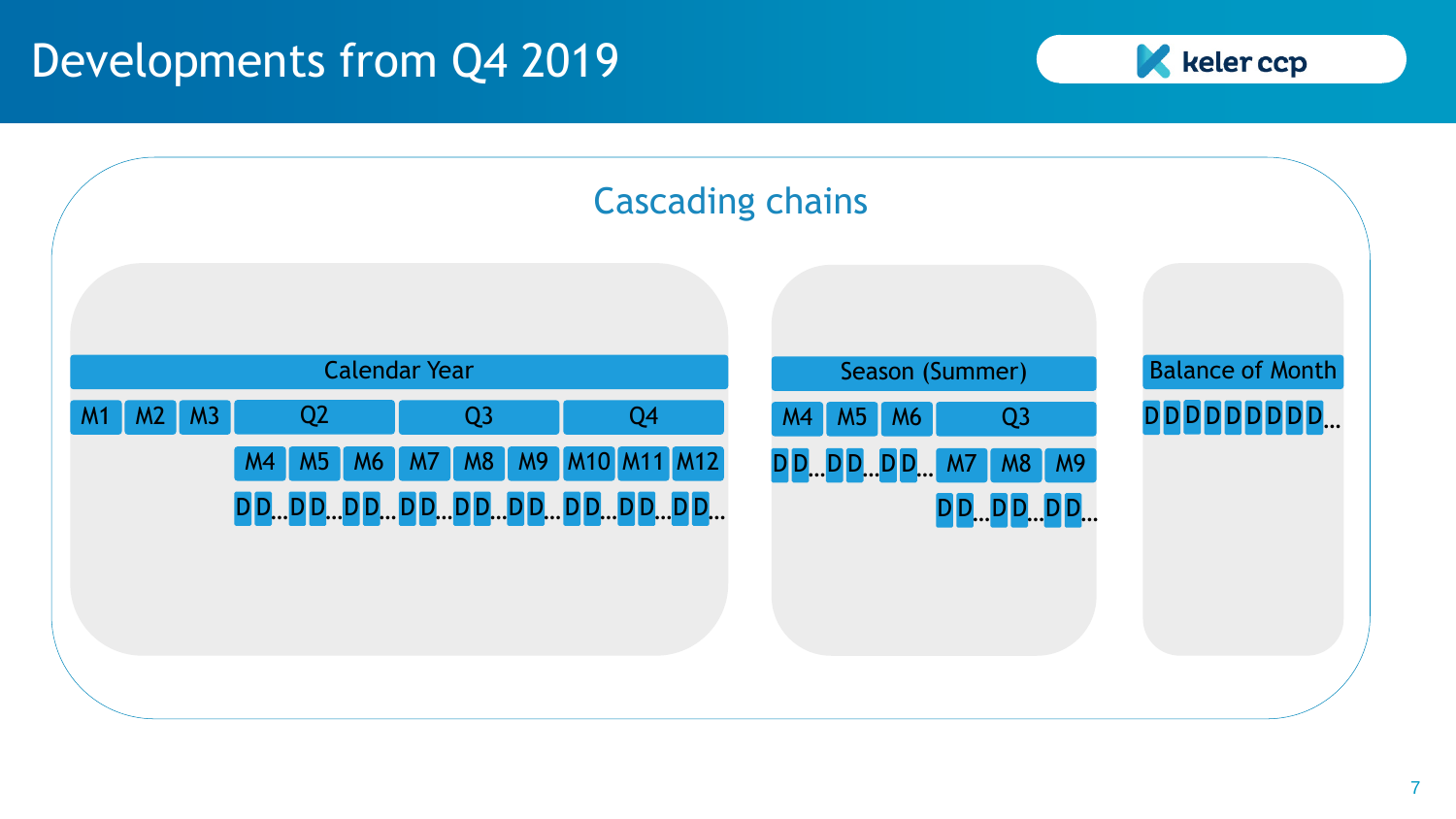

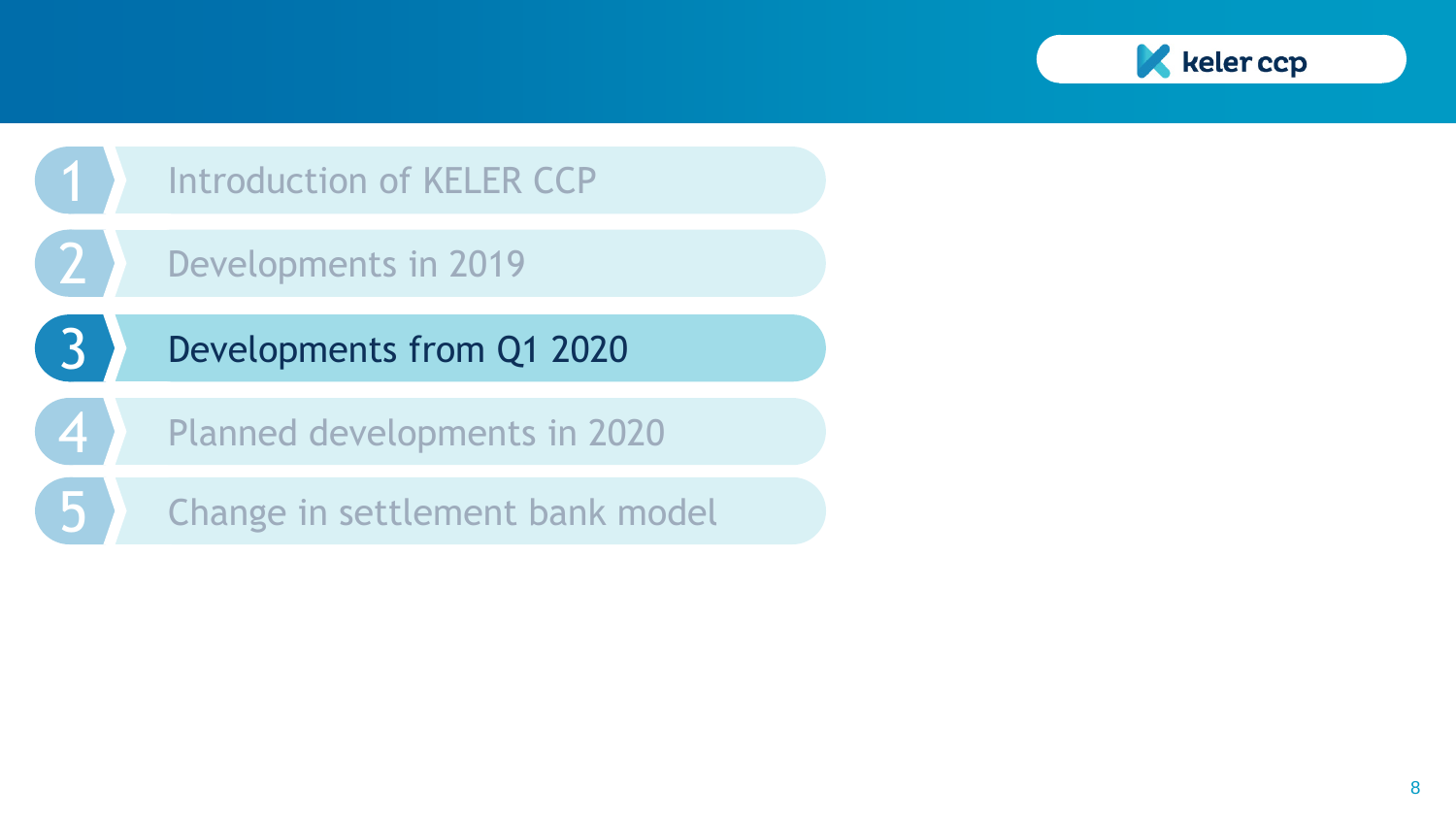## Developments from Q1 2020

#### keler ccp

#### The Hungarian gas market switches to EUR currency €

- Following the CEEGEX platform currency change in October 2017
- The Hungarian natural gas balancing market and the FGSZ Trading Platform change to EUR currency from January 2020 and switch to daily settlement
- With this step, the whole Hungarian gas market becomes EUR based from 2020 and all settlements are done on daily basis

## **M** Compulsory initial margins no longer required on prepaid markets

- On the prepaid CEEGEX and FGSZ TP markets initial margin requirement becomes 0 EUR from January 2020 and will be replaced by voluntary collateral placement
- ccp Mandatory clearing membership for balancing transactions
- All imbalance charge transactions become CCP cleared. This requires network users to complete the CCP admission process by December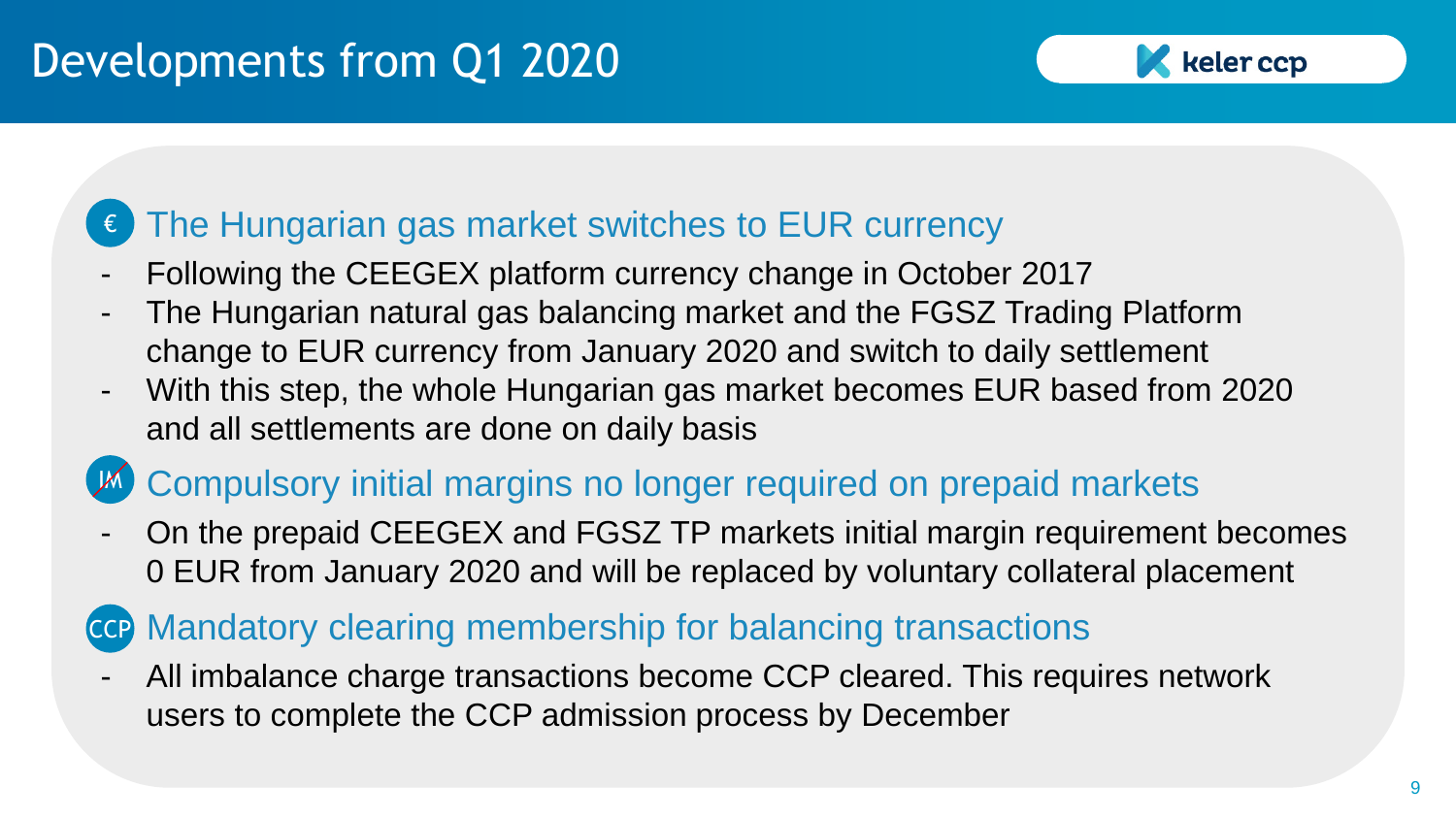

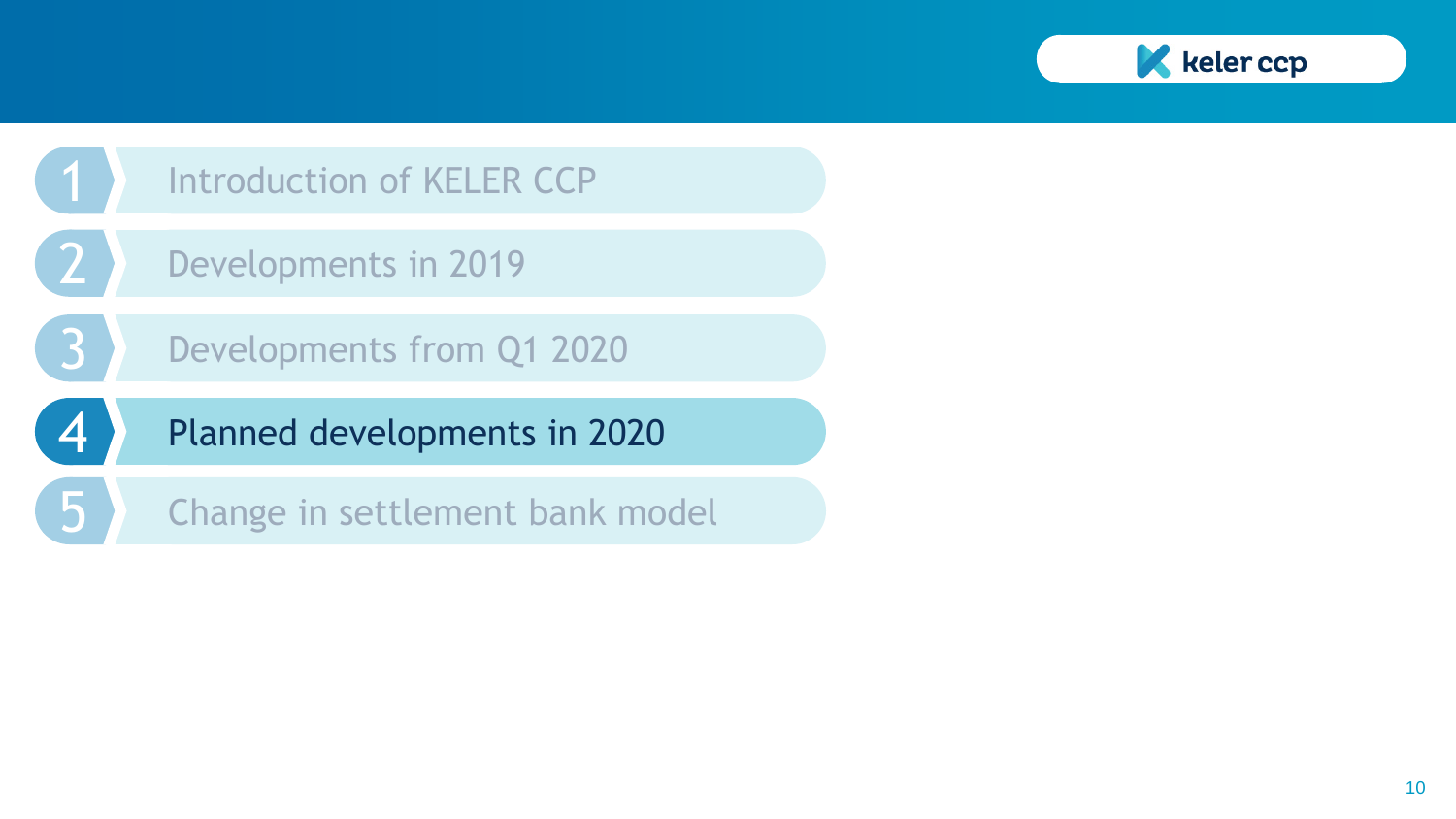## Planned developments in 2020



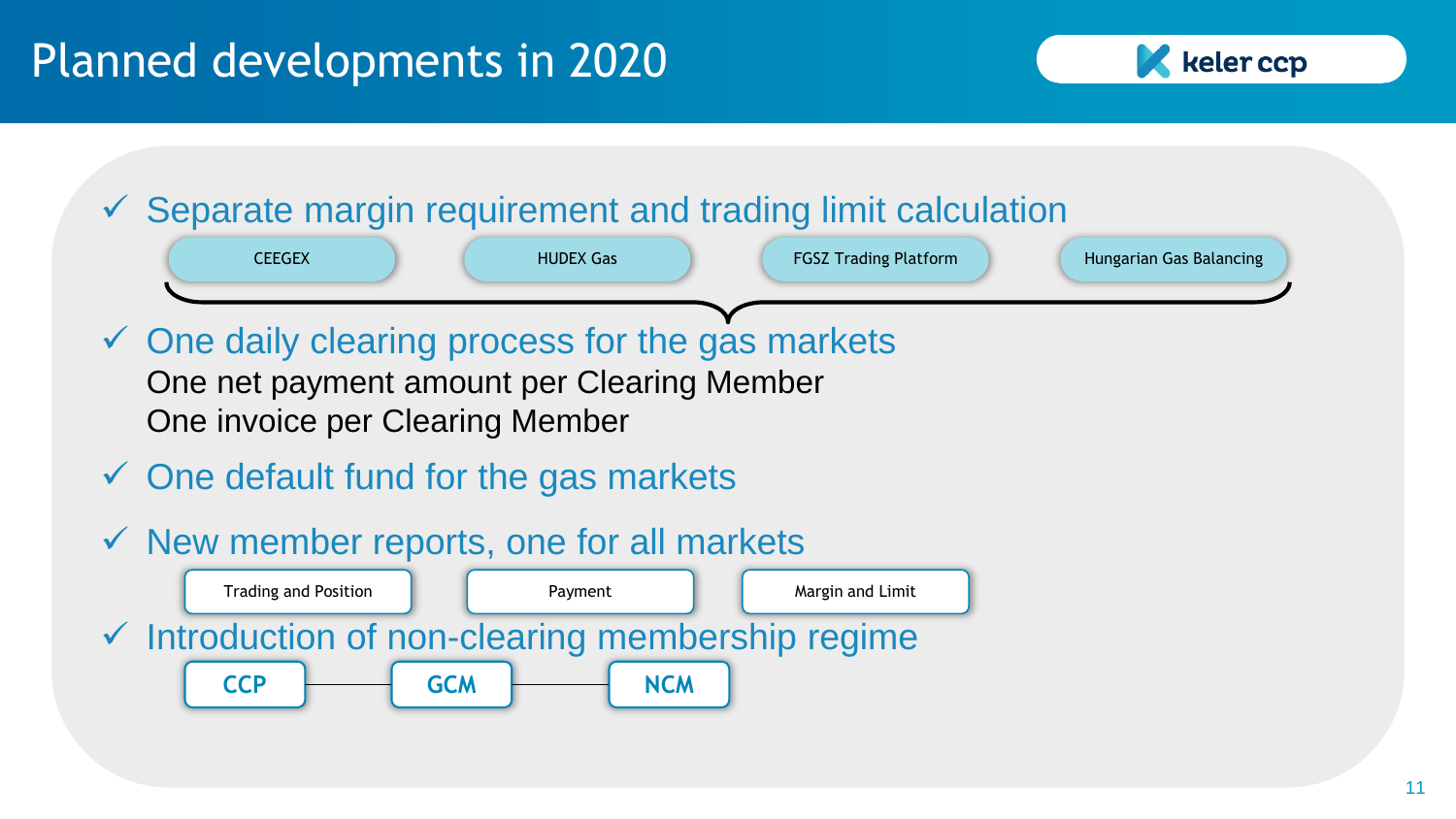

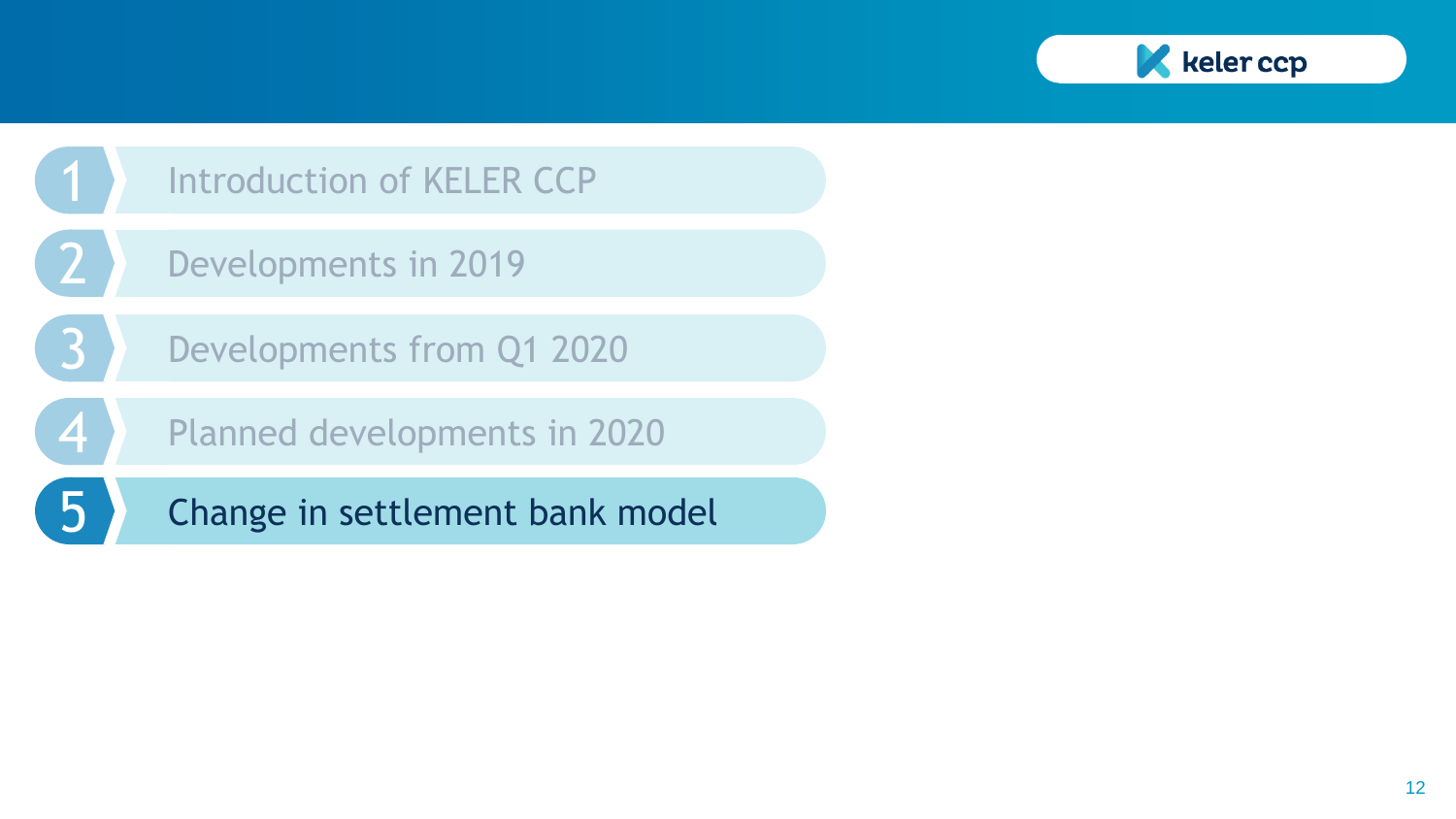

KELER CSD Ltd. will not provide account management services for energy market participants after obtaining the CSDR\* license

- Clients using KELER CCP services on the Hungarian natural gas markets and GCM services on ECC cleared markets are affected
- Deadline of the new settlement bank model implementation: End of September 2020

#### Consequences of the settlement bank model change

- KELER CCP clients will have to contract with a new settlement bank
- KELER CCP will offer a choice of settlement banks (3 banks in the pipeline)
- Collaterals to be placed on dedicated KELER CCP accounts

#### Potential benefits of the new settlement bank model

- Transfer cut-off times can be extended by settlement banks
- Settlement banks can provide credit line for CCP members
- Banking costs expected to be lower

13 \* Regulation (EU) No 909/2014 of the European Parliament and of the Council of 23 July 2014 on improving securities settlement in the European Union and on central securities depositories and amending Directives 98/26/EC and 2014/65/EU and Regulation (EU)